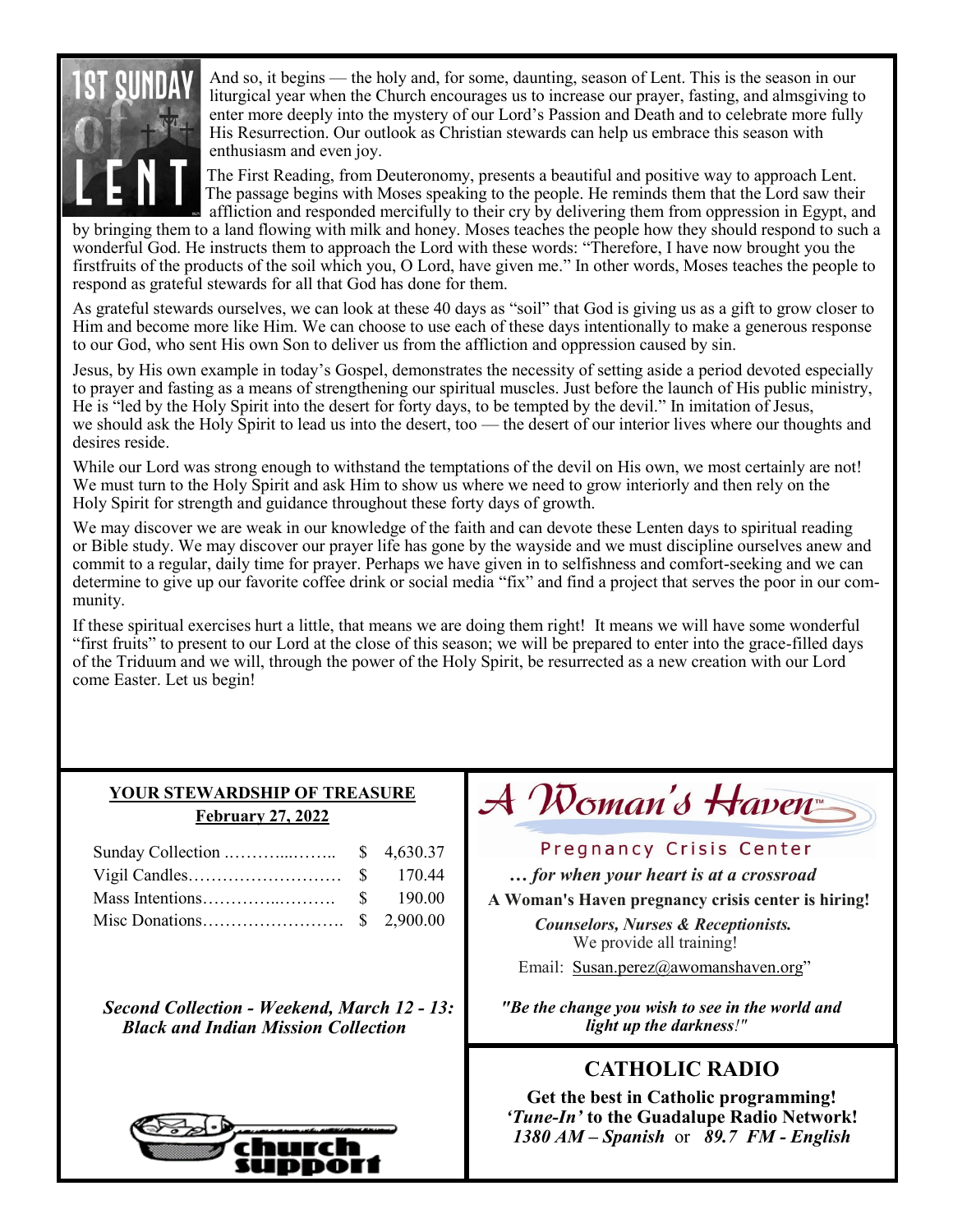CUÁNDO: **Sábado, 19 de marzo** al mediodíaDÓNDE: Frente a la Rectoría de STM

Más información: David Barrera @ (210) 793-0794



WHEN: **Saturday, March 19th** at Noon WHERE: In front of the STM Rectory

More Information: David Barrera @ (210) 793-0794

## *St Thomas More Synod of Synodality*



Synodality is defined as "the way the entire Church (*all baptized*) seeks to discern where the Holy Spirit is leading us *right now."* 

Pope Francis began the Synod on Synodality in August of 2021 and will end in July of 2023. This two-year process allows the Holy Spirit to guide us as we "journey together" in our parish, the Archdiocese and the entire Catholic Church.

The synod process is simple.

There are only two questions the Pope has asked us to answer - and there are no right or wrong answers.

The synod sessions will be led by a facilitator who will guide a small group as they reflect on and come to consensus on the answers as a group. The sessions will last approximately 1.5 hours and will be scheduled with announcements in the church's Weekly Bulletin.

We encourage your *Holy Spirit Lead Voice* be heard as we journey together on our way to heaven with our Lord and Savior - Jesus Christ.

## *St Thomas More Synod Training - 8 9 March*

Come join your fellow STM parishioners as we dive into the *Synod on Synodality*.

The synod process allows all member to have a voice in the church.

The timeline for the Archdiocese of San Antonio Synod process has already begun and will continue through 30 May 2022.



We are inviting parishioners to attend a 1.5 hour Synod Training meeting to help small groups encounter the synod process. This training will equip you as a facilitator to help an assigned small group answer the two questions the Pope has asked. It will also be a great way to introduce yourself to your fellow STM parishioners as we "j*ourney together*" in the synod process.

We will meet in Carolan Hall at 6:30 pm. There will be a Spanish translator at the meeting.

For more information - or - If you would like to sign-up, please call Martha Guerra at (210) 655-5070

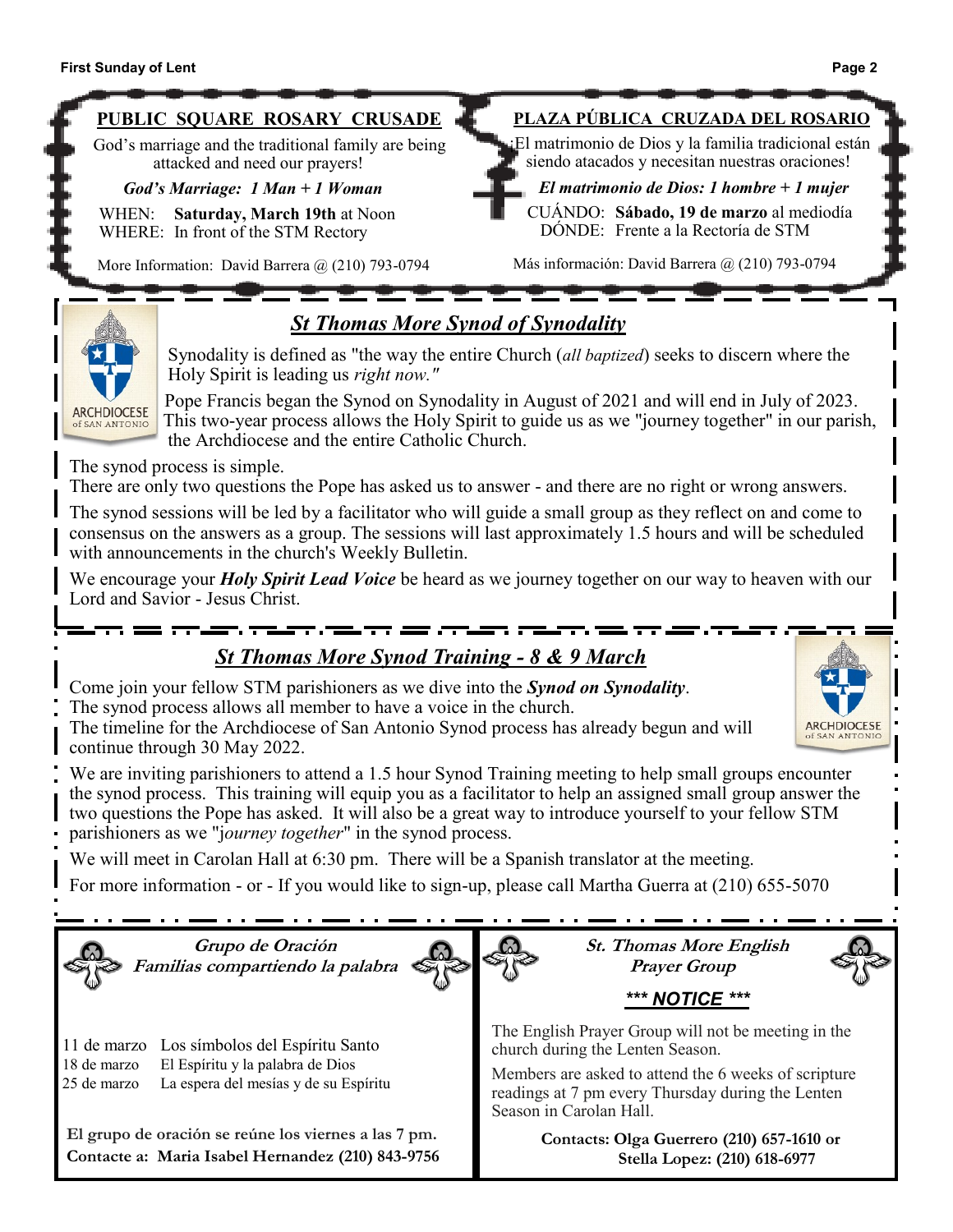

Just a short Corner today…

Over the past couple of weeks there has been some confusion regarding "*Deacon Statuses*." Let me try to clarify... Currently we (STM Parish) have:

*1 "Deacon Candidate (DC)," Candidate John Rodriguez.* DC John is currently enjoying the Archdiocese's Deaconate Formation program. He has been studying for nearly 4 years now and is scheduled to be ordained as a Permanent Deacon next spring (2023).

*1 "Transitional" Deacon - Deacon Andres.* '*Transitional'* as in the position of deacon for him is a temporary thing… he will transition from Deacon and be ordained Priest in few months. Deacon Andres is from California and after his ordination to the priesthood will be returning there.

*2 "Permanent" Deacons - Deacon Rolando and Deacon Tim.* We were ordained deacon as a permanent position… Our 'boss' is actually the Archbishop but have been assigned to this parish to serve and assist Fr. Mike and you, our fellow parishioners.

Hope this helps clarify who / what we are… 'till next time… God Bless- DT